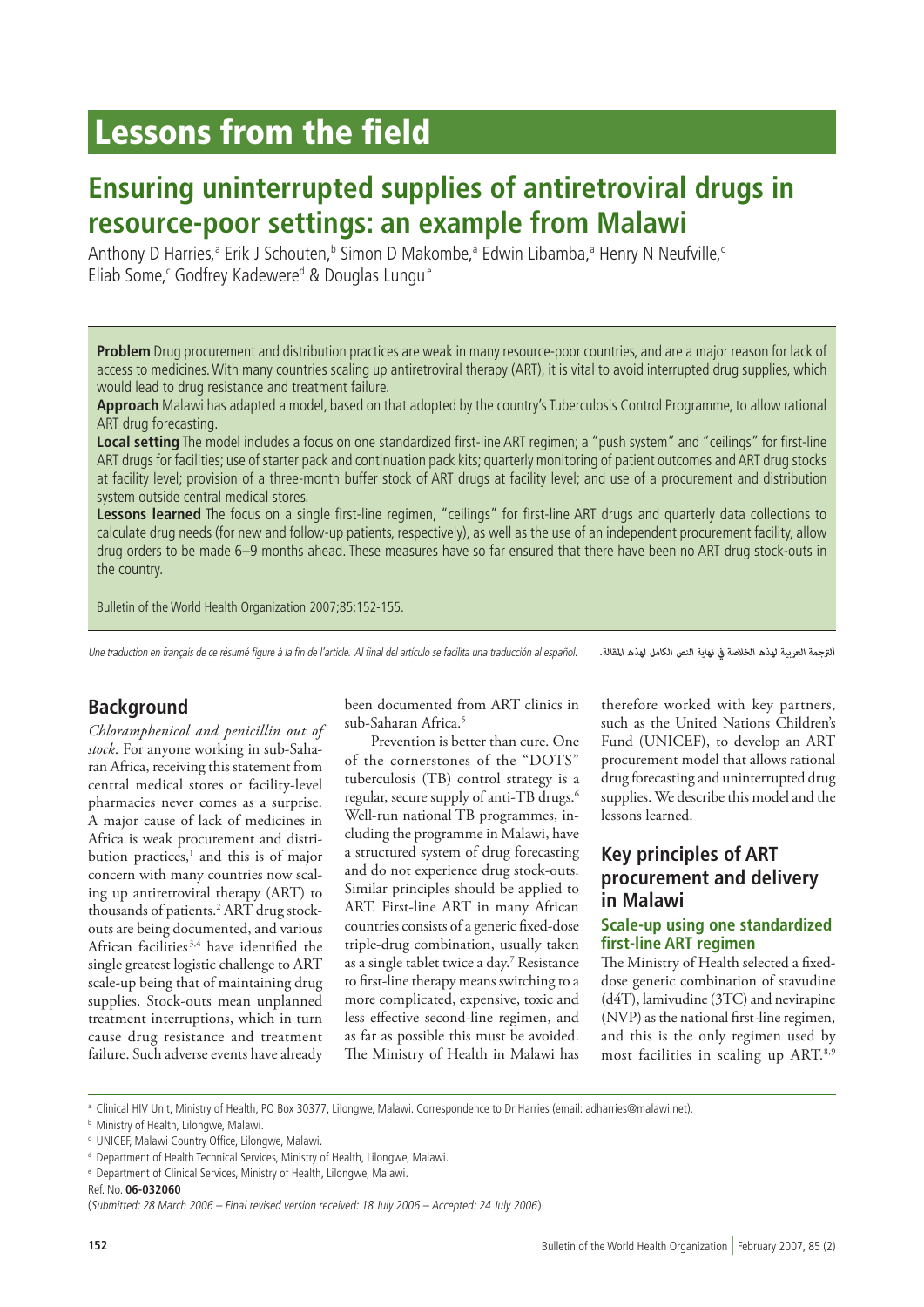Alternative first-line regimens are offered in case of side-effects and/or specific contraindications, and a second-line regimen in case of treatment failure. Because of limited experience in estimating demand for, and in the use of, these drugs, orders are made only for central hospitals and two large district hospitals. A system for other facilities to access these drugs has been developed and is in operation.

#### **A "push system" and "ceilings" for first-line ART drugs**

From June 2005, there were 60 government and mission health facilities delivering first-line ART. Each facility is designated as a low burden (starting 25 new patients per month, *n* = 30), medium burden (starting 50 new patients per month, *n* = 25), high burden (starting 150 new patients per month,  $n = 4$ ) or very high burden unit (starting 250 new patients per month,  $n = 1$ ). This classification is based on number of inpatient beds, area of population served, HIV prevalence rate in the population (if known) and TB case burden (as a proxy for AIDS cases). Drugs are ordered for each facility for six months. Facilities should not recruit more than their expected number of patients, as this will endanger drug availability. During quarterly supervisions conducted by the HIV Unit of the Ministry of Health and its partners, facilities are assessed in terms of patient recruitment, and those doing well are offered the opportunity to raise their ceiling and move from a lower to a higher category status. Using this system, the HIV Unit can calculate the number of new patients needing therapy every six months. With the current classification, 17 100 new patients would start ART in a six-month period, provided facilities worked to full capacity.

#### **A pre-packed kit system with "starter packs" and "continuation packs"**

The development of a starter pack and continuation pack kit simplifies drug procurement.9 The kit composition is shown in Fig. 1. In its first six-month period, a low burden facility needs two starter pack kits (one for each quarter) and three continuation pack kits (one for the first three months and two for the next three months for those placed on treatment in the first quarter and those starting treatment in the second quarter). Likewise, a medium burden

#### Fig. 1. **Pre-packed kits of starter packs and continuation packs**

| Starter pack kit<br>(based on low burden unit starting 25 new patients on ART per month for three months)                                                                                                                                                                                                               |  |
|-------------------------------------------------------------------------------------------------------------------------------------------------------------------------------------------------------------------------------------------------------------------------------------------------------------------------|--|
| Provides drugs for 75 new patients starting ART for 14 days                                                                                                                                                                                                                                                             |  |
| 150 tins of ART<br>60 tins of d4T-30 mg/ 3TC (15 tablets $-$ one extra tablet as buffer)<br>15 tins of d4T-40 mg/ 3TC (15 tablets - one extra tablet as buffer)<br>60 tins of d4T-30 mg/ 3TC/ NVP (15 tablets - one extra tablet as buffer)<br>15 tins of d4T-40 mg/ 3TC/ NVP (15 tablets - one extra tablet as buffer) |  |
| Continuation pack kit<br>(based on low burden unit keeping 75 patients on treatment for three months)                                                                                                                                                                                                                   |  |
| Provides drugs for 75 patients to continue on ART for three months, and receive drugs<br>every month                                                                                                                                                                                                                    |  |
| 225 tins of ART<br>180 tins of d4T-30 mg/ 3TC/ NVP (60 tablets)<br>45 tins of d4T-40 mg/ 3TC/ NVP (60 tablets)                                                                                                                                                                                                          |  |

 $ART = antiretroviral therapy; d4T = stavudine; 3TC = laminivudine; NVP = nevirapine.$ Note: ART drugs are provided as d4T-30 mg or d4T-40 mg, 3TC-150 mg and NVP-200 mg. The use of d4T-30 mg or d4T-40 mg depends on the patient's weight: those weighing less than 60 kg receive d4T-30 mg and those weighing 60 kg or more receive d4T-40 mg. Based on previous experience it was estimated that 80% of patients would weigh less than 60 kg and 20% would weigh 60 kg or more.

unit needs four starter pack and six continuation pack kits, while a high burden unit needs 12 starter pack and 18 continuation pack kits.

#### **Quarterly monitoring of patient treatment outcomes and ART drug stocks**

Patients' outcomes are followed on a monthly basis, using ART patient master cards.<sup>9,10</sup> During quarterly site supervisions, data are collected from each facility on the number of patients alive and on therapy at a set moment in time. This is the number who will need continuation therapy, which has to be added to the number of new patients starting treatment. An ART drug stock check is also made in the pharmacy to record the number of different bottles of first-line, alternative first-line and second-line therapy on the shelves.

### **Buffer stocks of first-line ART**

Buffer stocks are important to guard against unforeseen events. Each facility is given a three-month buffer stock, the mechanism being that the six-month drug orders come in three months early on a regular basis.

#### **Forecasting first-line ART drug requirements for each facility** An example of how to forecast first-line

ART drug needs at a low burden facility

is provided in Table 1. This drug order was prepared in early October 2005 for the period July to December 2006, with the arrival of drugs planned three months early in April 2006. For new patients starting ART between July and December 2006, the calculations are straightforward: two starter pack and three continuation pack kits. The calculation of drugs needed for six months for patients already on ART and predicted to be alive in July 2006 is shown in the table. Several calculations and assumptions are required which include: number of patients alive and on ART in October 2005; number of new patients starting ART between October 2005 and July 2006; estimated number of patients who will die, default, stop treatment or transfer-out during this period (based on quarterly monitoring reports); $9,10$ drugs arriving in country for the facility between October 2005 and July 2006; and drug stocks in October 2005.

### **Use of a parallel procurement and distribution system for ART**

A World Bank assessment of the government central medical stores in 2002 strongly advised, for various reasons, that another institution be used for procurement of HIV/AIDS and ART drugs with funding from the Global Fund to Fight AIDS, Tuberculosis and Malaria. UNICEF was chosen and is responsible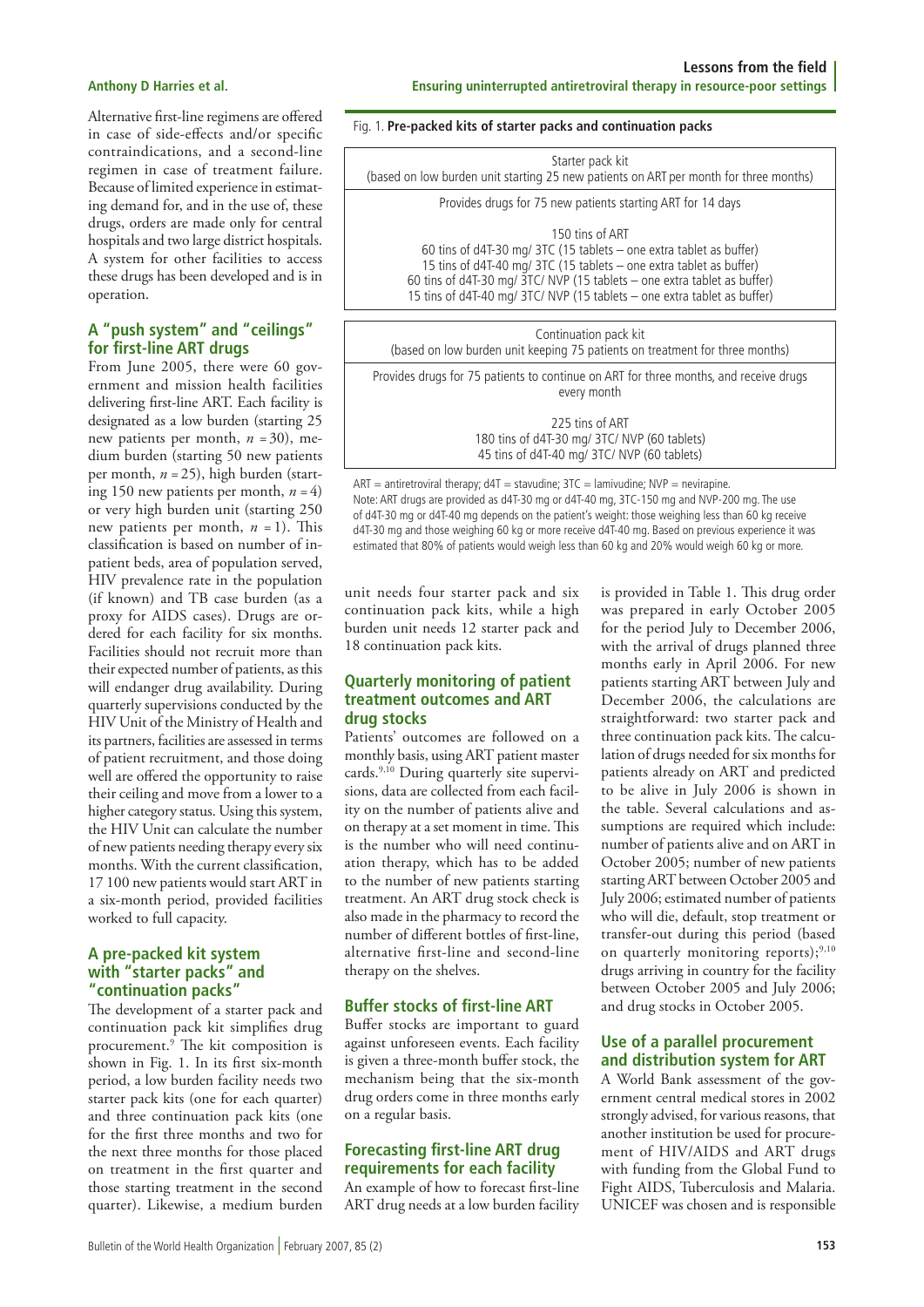#### Table1. **Forecasting first-line antiretroviral therapy (ART) drug requirements**

| Patients alive and needing ART by 1 July 2006                                                                                                                                        | <b>Number of patients</b> |
|--------------------------------------------------------------------------------------------------------------------------------------------------------------------------------------|---------------------------|
| A. Patients alive and on ART at end of September 2005 (156) and predicted to be alive and on ART by 1 July<br>2006 — assuming a 10% attrition rate over this period                  | 140                       |
| <b>B.</b> New patients starting ART between October 2005 and June 2006 (225) and predicted to be alive and on ART<br>by 1 July 2006 - assuming a 10% attrition rate over this period | 203                       |
| Patients alive and needing ART by 1 July 2006 $(A+B)$                                                                                                                                | 343                       |
| Bottles (60 tablets) of d4T-3TC-NVP in stock by 1 July 2006                                                                                                                          | <b>Number of bottles</b>  |
| Bottles of d4T-3TC-NVP consumed by patients in category A                                                                                                                            | 1260                      |
| Bottles of d4T-3TC-NVP consumed by patients in category B                                                                                                                            | 1012                      |
| <b>C.</b> Total bottles of d4T-3TC-NVP consumed by patients in categories A and B by 1 July 2006                                                                                     | 2272                      |
| Bottles of d4T-3TC-NVP in stock at end of September 2005                                                                                                                             | 1730                      |
| Bottles of d4T-3TC-NVP arriving in October-November 2005                                                                                                                             | 2000                      |
| <b>D.</b> Total bottles of d4T-3TC-NVP in stock or arriving before next drug order in April 2006                                                                                     | 3730                      |
| Bottles of d4T-3TC-NVP in stock by 1 July 2006 (D-C)                                                                                                                                 | 1458                      |
| Bottles (60 tablets) of d4T-3TC-NVP to procure July-Dec 2006                                                                                                                         | <b>Number of bottles</b>  |
| <b>E.</b> Bottles of d4T-3TC-NVP for 343 patients for 6 months — assuming no attrition during this period                                                                            | 2058                      |
| <b>F.</b> Bottles of d4T-3TC-NVP already in stock on 1 July 2006                                                                                                                     | 1458                      |
| Bottles of d4T-3TC-NVP to procure July-Dec 2006 (E-F)                                                                                                                                | 600                       |

 $d4T =$  stavudine:  $3TC =$  lamivudine:  $NVP =$  nevirapine.

Note: This is an example of a drug procurement order, put together in October 2005, for a low burden unit. This six-month order was for continuation drugs for patients predicted to be alive and on ART on 1 July 2006, and translated into three continuation pack kits.

for procuring and distributing ART drugs in Malawi. WHO pre-qualified drugs are procured mainly from CIPLA, India, packaged into the quantities determined for each facility, shipped to Malawi and immediately distributed to the facilities.

# **Evaluation and lessons learned**

This drug procurement model has worked well so far. Drug stocks are monitored during quarterly site supervisions, and there have been no drug stock-outs as of 30 June 2006. There have been three important lessons learned in this process (Box 1). First, a focus on a single first-line regimen, rather than having several different regimens to choose from, simplifies the process of drug ordering, particularly as patient numbers continue to increase. Second, using "ceilings" for first-line ART drugs and obtaining quarterly data on patient

#### Box 1. **Lessons learned**

- A focus on a single first-line regimen simplifies the process of drug ordering.
- The use of "ceilings" for first-line ART drugs and quarterly data on patient outcomes and drug stocks allow rational calculations of ART drug needs for new and follow-up patients, respectively.
- The use of another procurement agency, if the government facility is judged to be weak, allows ART scale-up to proceed with confidence.

outcomes and drug stocks provide a rational basis for calculating ART drug needs for new and follow-up patients, respectively. Quarterly supervisions also allow site-specific distribution problems to be tackled, and drugs can be moved between facilities that under-perform or over-perform. Third, once government procurement facilities had been judged to be weak, taking the decision to use another procurement agency has allowed scale-up to proceed smoothly, although eventually ways will have to be found to integrate drug supplies back into national procurement systems. Time will

tell whether Malawi's model will cope with increasing numbers of ART facilities and patients starting treatment.  $\blacksquare$ 

#### **Acknowledgements**

AD Harries is supported by Family Health International, USA, and EJ Schouten is supported by Management Sciences for Health, USA.

#### **Competing interests:** none declared.

#### **References**

Available at http://www.who.int/bulletin